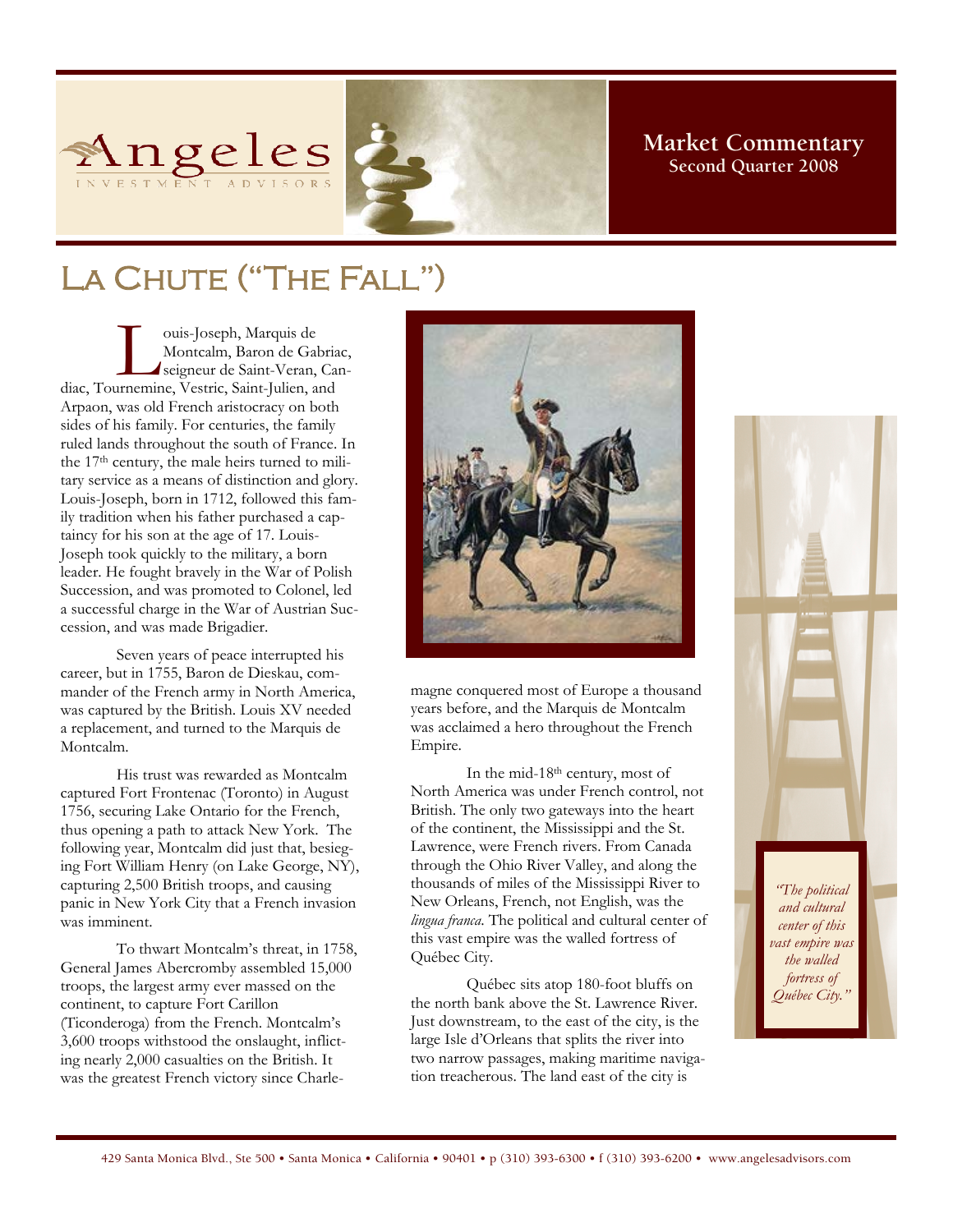#### **Market Commentary Second Quarter 2008**

buffered by two rivers and 300-foot gorges. Twice before, in 1690 and in 1711, the British attempted to take the city, only to fail both times. Québec, with its walled fortifications and natural barriers, was impregnable. Still, Montcalm knew the British would attempt to take it, since control of Québec meant control of the St. Lawrence, and with it most of North America. So Montcalm prepared his defenses, and waited for the British to come. The Battle of Québec in 1759 turned on the most improbable sequence of events, changing the course of world history, and offering us lessons for today.

s tocks, bonds, and real estate all<br>declined in value in the quarter<br>ending 30 June. The modest<br>quities masked the turmoil within the declined in value in the quarter ending 30 June. The modest drop in equities masked the turmoil within the quarter, as April and May were strong, but June was awful. Stocks fell more than 8% in the last month, making it the worst June since 1930. Breadth turned down too in the past three months, as nearly half the stocks in the market declined more than 10%, and nearly a

quarter were more than 40% off their 52-week peaks, the highest readings since the bear market of 2002. Analysts are scrambling to reduce their earnings estimates, now 13% below what they thought a year ago, with probably more to come (see Chart 2). Particularly singled out is the financial sector, as analysts have reduced this year's earnings estimates 43% from where they were at the start of the year. We're thankful other areas of the economy don't operate with the level of (im)precision of financial analysts (surgeons and pilots, especially, come to mind).

While stocks and bonds struggled in the quarter, commodities continued to soar (the Goldman Sachs Commodity Index rose 28% in the quarter). The confluence of supply and demand factors (not evil speculators, senators) is behind this surge. Years of underinvestment have constrained the supply side, while massive industrialization and growing wealth throughout the emerging world have pressured demand.



*While stocks and bonds struggled in the off 20% for the quarter, year, the worst commodities continued to soar.*"

 $\alpha$ *uti of*  $\alpha$ , *as*  $\alpha$ 

Angeles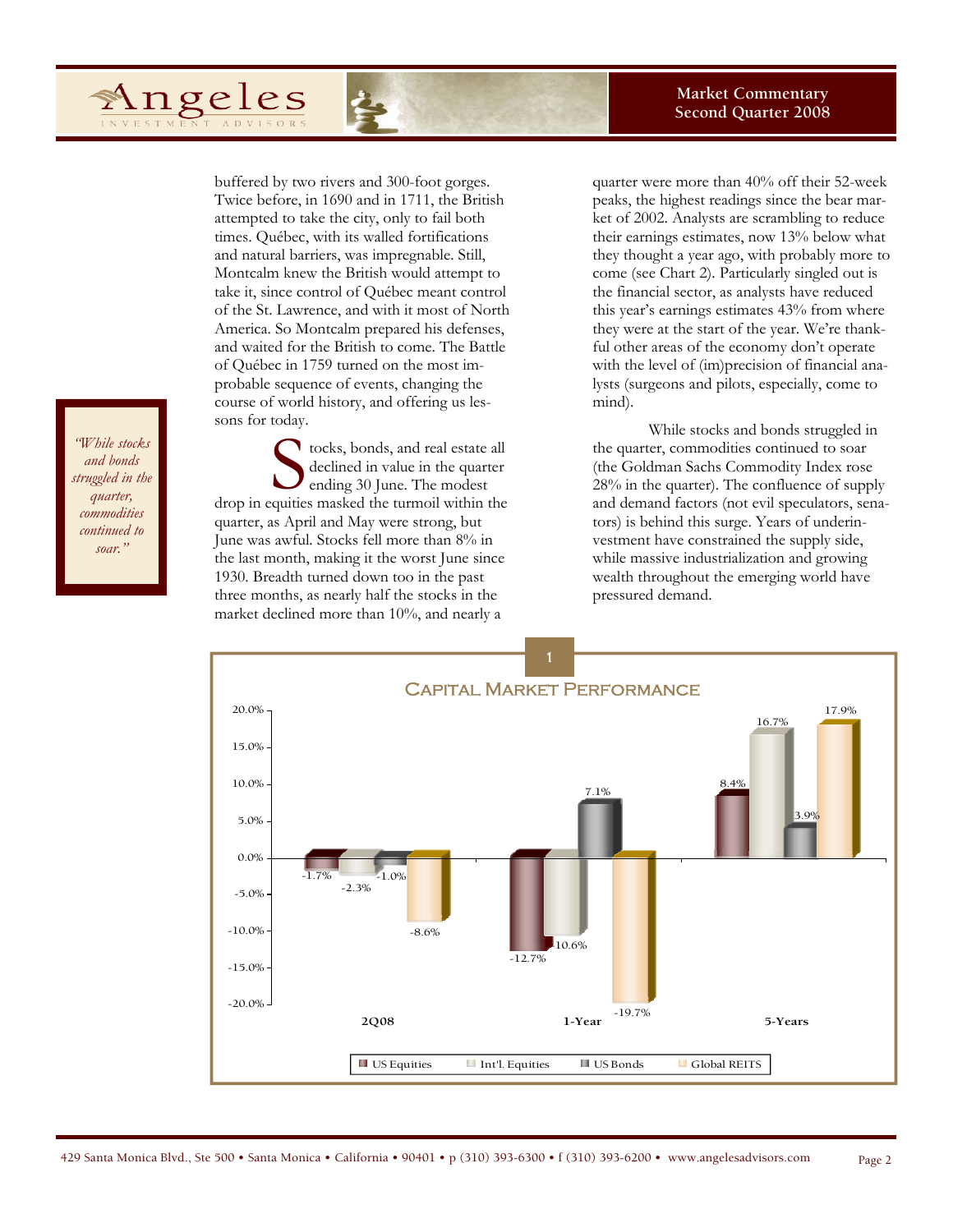

From 1980-2000, US oil companies averaged less than \$50 billion of capital expenditures per annum. This year they will spend over \$150 billion, but this is catch-up from decades of underinvestment (see Chart 3).

Likewise, rapid industrialization has fueled demand for energy and materials. From 1Q07 to 1Q08, the price of oil rose 65%. Consumption fell in the US by 900,000 barrels/day, but rose by 1.6 million barrels/day in emerging countries. Worldwide, there was a 15% increase in demand for oil despite the 65% rise in its price. Among

agricultural goods, global inventories of wheat and corn are at their lowest in over 50 years (approximately 70 days and 40 days, respectively).

The pricing mechanism works, as high prices draw more investment and limit demand. But unlike the graphs in our economic textbooks, there can be a considerable time lag in the shifting of the supply and demand curves.





*Sources: FactSet, Thomson Financial. Courtesy: Morgan Stanley* 



*thation is 11% in the the scourge of quarter and was financial assets, off 20% for the and inflation is year, the worst rising among world everywhere." equity markets."* 





*Source: U.S. Department of Labor: Bureau of Labor Statistics*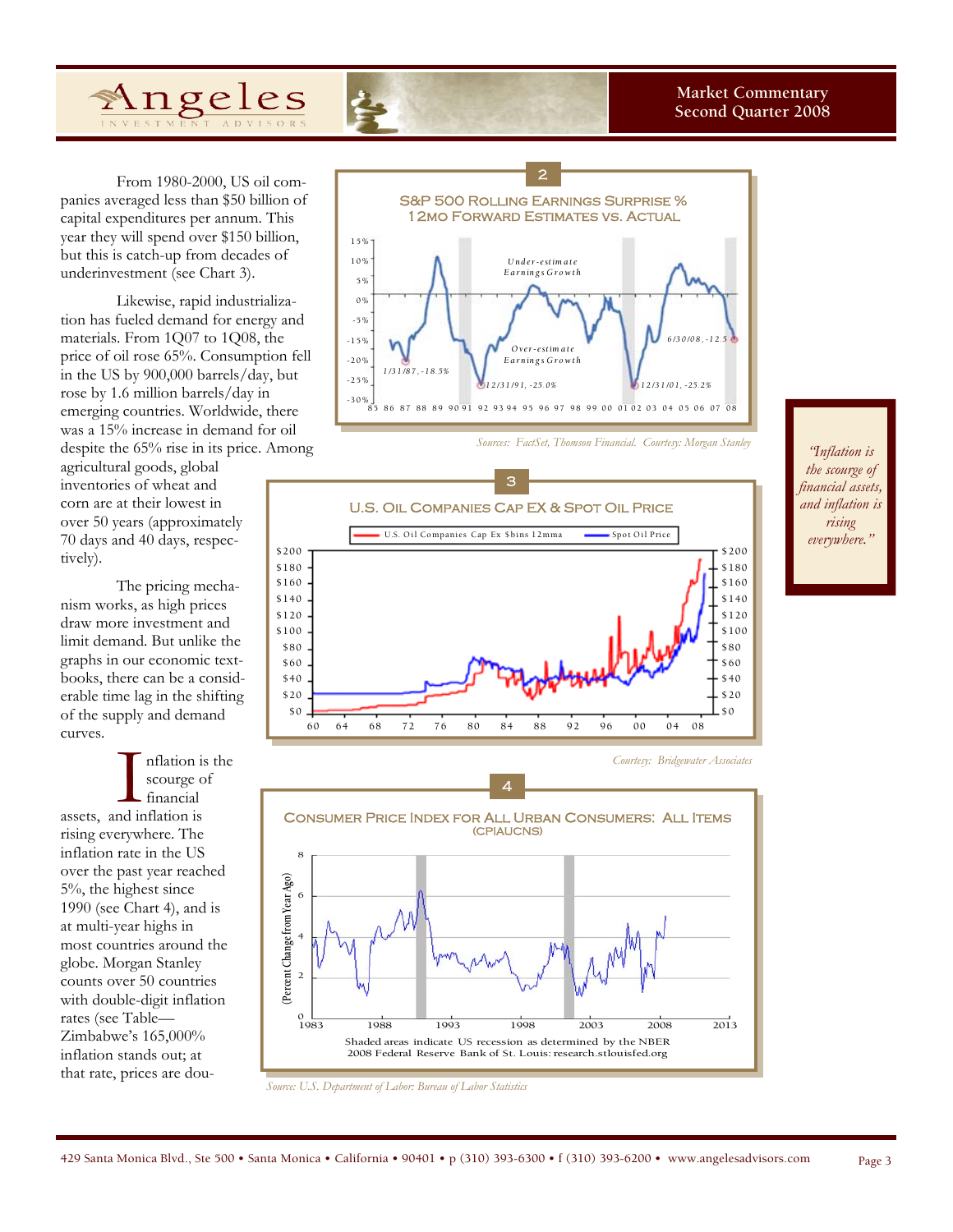

**Population % of World**

| Country      | Inflation(YoY)     | (Min)    | Population | Country         | Inflation(YoY) | (Min)     | Population |
|--------------|--------------------|----------|------------|-----------------|----------------|-----------|------------|
| India        | 11.1% Jun 7 (WPI)  | 1,134.60 | 17.01%     | Zambia          | 10.1% Apr      | 11.9      | 0.18%      |
| Indonesia    | 10.4% May          | 231.60   | 3.47%      | Serbia          | 15.7% May      | 9.9       | 0.15%      |
| Pakistan     | 19.3% May          | 163.60   | 2.45%      | <b>Belarus</b>  | 14.8% Apr      | 9.7       | 0.15%      |
| Bangladesh   | 10.1% Mar          | 158.70   | 2.38%      | Haiti           | 16.5% Apr      | 9.6       | 0.14%      |
|              | 9.7% (expect 10.3% |          |            |                 |                |           |            |
| Nigeria      | Y by Jun-08)       | 148.10   | 2.22%      | <b>Bolivia</b>  | 16.8% Apr      | 9.5       | 0.14%      |
| Russia       | 15.1% May          | 141.90   | 2.13%      | Azerbaijan      | 18.35% Mar     | 8.5       | 0.13%      |
| Philippines  | 9.6% May           | 88.60    | 1.33%      | <b>Bulgaria</b> | 15.0% May      | 7.6       | 0.11%      |
| Vietnam      | 25.2% May          | 87.40    | 1.31%      | Honduras        | 11.2% May      | 7.1       | 0.11%      |
| Ethopia      | 29.6% Mar          | 77.10    | 1.16%      | Tajikistan      | 21.9% Apr      | 6.7       | 0.10%      |
| Egypt        | 19.7% May          | 75.50    | 1.13%      | Paraguay        | 11.3% May      | 6.1       | 0.09%      |
| Turkey       | 10.7% May          | 70.60    | 1.06%      | Sierra Leone    | 9.2% June 06   | 5.9       | 0.09%      |
| Iran         | 20.2% Feb          | 70.50    | 1.06%      | Nicaragua       | 21.8% May      | 5.6       | 0.08%      |
| South Africa | 10.4% Apr          | 47.90    | 0.72%      | Nyrgyz Rep.     | 24.9% Mar      | 5.3       | 0.08%      |
|              | 9.1% May (official |          |            |                 |                |           |            |
| Argentina    | but likely higher) | 41.00    | 0.61%      | Costa Rica      | 11.9% May      | 4.5       | 0.07%      |
| Sudan        | 8.8% 40            | 38.60    | 0.58%      | Georgia         | 12.2% Apr      | $4.4^{1}$ | 0.07%      |
| Kenya        | 26.6% Apr          | 3.80     | 0.56%      | <b>UAE</b>      | 11.5% Q1       | 4.4       | 0.07%      |
| Iraq         | 15% Apr            | 29.00    | 0.43%      | Moldova         | 15.6% Mar      | $3.8^{2}$ | 0.06%      |
| Venezuela    | 30% Y May          | 27.90    | 0.42%      | Lithuania       | 12.0% May      | 3.4       | 0.05%      |
| Uzbekistan   | 11.0% Apr          | 27.40    | 0.41%      | Jamaica         | 22.5% May      | 2.7       | 0.04%      |
| Saudi        | 10.5% Apr          | 24.70    | 0.37%      | Oman            | 12.4% Apr      | 2.6       | 0.04%      |
| Ghana        | 16.9% May          | 23.50    | 0.35%      | Latvia          | 17.9% May      | 2.3       | 0.03%      |
| Mozambique   | 18% Feb 06         | 21.40    | 0.32%      | Botswana        | 12.1% May      | 1.9       | 0.03%      |
|              | 26.2% May          |          |            |                 |                |           |            |
| Sri Lanka    | (Colombo)          | 19.30    | 0.29%      | Estonia         | 11.3% May      | 1.3       | 0.02%      |
| Angola       | 12.0% May          | 170.00   | 0.26%      | Qatar           | 14.8% Q1       | $0.8^{3}$ | 0.01%      |
| Kazakhstan   | 19.1% Apr          | 15.40    | 0.23%      | Guyana          | 14% Dec        | 0.7       | 0.01%      |
| Guatemala    | 12.2% May          | 13.40    | 0.20%      | Iceland         | 12.3% May      | 0.3       | 0.01%      |
| Zimbabwe     | 164.900% Feb       | 13.30    | 0.20%      | Total: 53       |                | 2939.2    | 42.00%     |

### Inflation Rate, Selected Countries

**Population % of World**

<sup>1</sup>Figure includes the Republic of Abkhazia (216,000) and South Ossetia (70,000); <sup>2</sup> Includes Transnistria (555,347); <sup>3</sup> Figure for Catari residents only. Estimates for 2008 that include non‐resident transient labourers indicate a population of 1,448,446. From Qatar General Secretarial for Development Planning

*Source: UN, National Statistics Offices, Morgan Stanley Research* 

*is about to direct* 

Angeles

*mortgage agencies to play a larger "Easy money is the source of that market." inflation."* 

> bling every few hours). Global inflation is expected to jump from 3.5% in 2007 to 5.8% this year, led by an 8.5% rate in emerging economies.

Easy money is the source of inflation. Many countries have set interest rates well below nominal growth rates. This is especially true in emerging economies, hence the high inflation rates found there. This policy has been pursued primarily for two reasons: either (in a misguided attempt) to stimulate their economies (as in Venezuela and Argentina, e.g.), or because they have chosen to link their currencies to the dollar, and hence have adopted US monetary policy as their own.

For the export-led economies, primarily of Asia and the Middle East, adopting the US monetary policy has (heretofore, anyway) been highly beneficial. As the dollar weakened, their currencies weakened, thus cheapening their exports. This accelerated export growth, generating ever higher levels of foreign reserves. But to maintain this virtuous cycle of cheap currencies and rising exports and growing piles of excess reserves, these economies had to keep domestic interest rates low, even in the face of higher inflation.

So now we have negative real interest rates (nominal rates below the rate of inflation), and negative real interest rates will not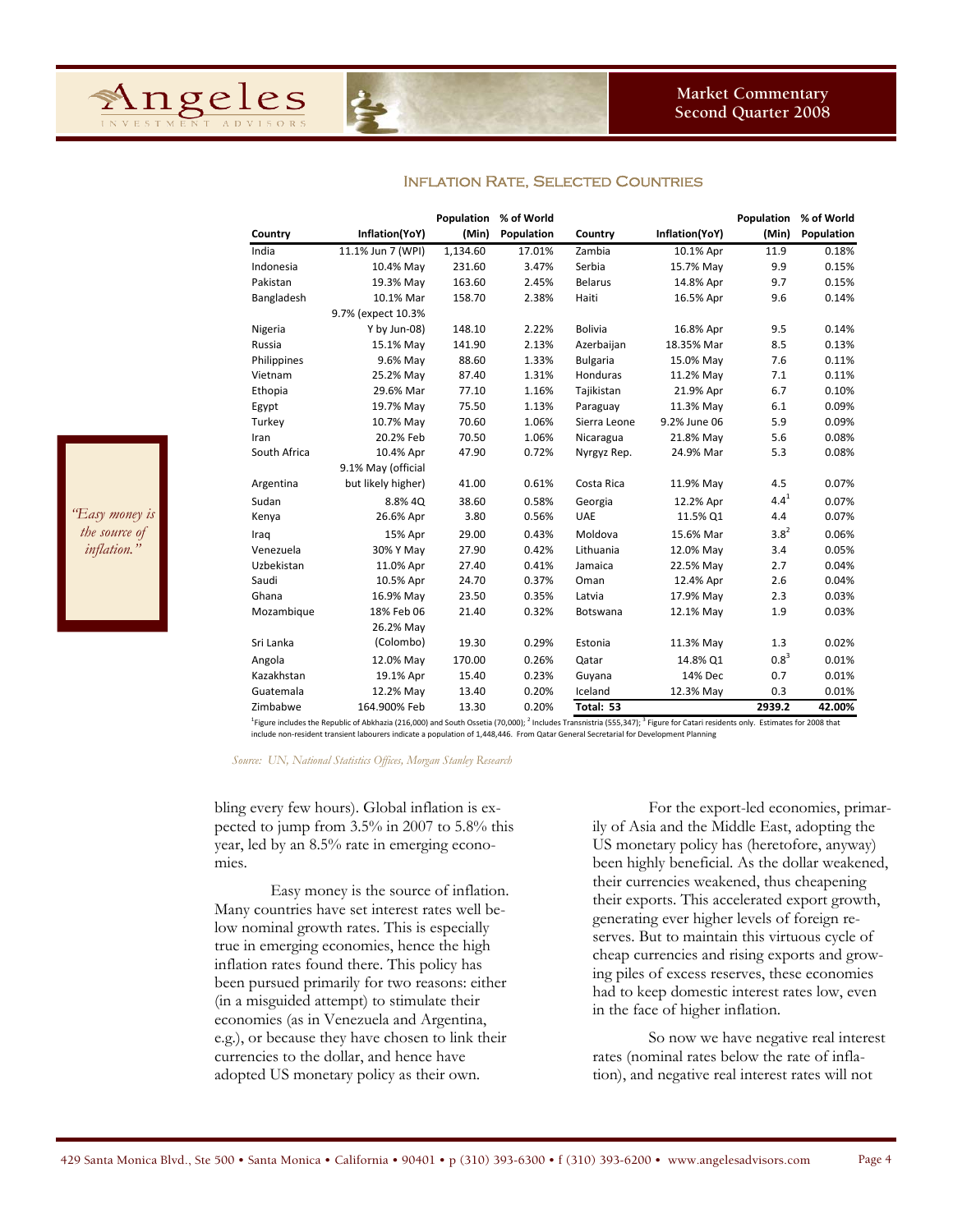

tame inflation, as we learned in the 1970s. In August 1971, President Nixon imposed wage and price controls as inflation passed 4%. The predictable shortages arose, and the controls were eventually abandoned. President Ford appeared on television in October 1974, declaring inflation "Public Enemy Number One," and wearing a WIN button (for "Whip Inflation Now"; some wore the pin upside down, for "No Immediate Miracles"). The buttons didn't work. Inflation peaked at 15% in 1980, and receded only because Paul Volker brought the Fed funds rate to more than 20%. To tame inflation today, we may need hundreds of basis points of monetary tightening.

**M** arkets, how-<br>
ever, don't<br>
seem especial<br>
concerned about inflation. Debt ever, don't seem especially has outperformed equities this past year; indeed, US equities have provided no real return over the past decade (see Chart 5). Money supply growth has trailed off in the US, Europe and Japan, and the US current account deficit has

diminished as exports have soared. Headline inflation may be moving higher, but ex-food

and energy, the (core) rate has been steady.

Certainly, the economic data have been weak: employment is down, as is capacity utilization, and of course residential housing is in the midst of a depression: vacancy rates have risen to multi-generational highs (see Chart 6), and new construction has plummeted (see Chart 7).



*Source: Merrill Lynch Investment Strategy, Standard & Poor's* 



*Source: Census Bureau, Courtesy: Lehman Brothers* 



*Source: U.S. Department of Commerce: Census Bureau* 

*mortgage agencies to play a larger "The buttons* 

*is about to direct* 

*lending role in didn't work."*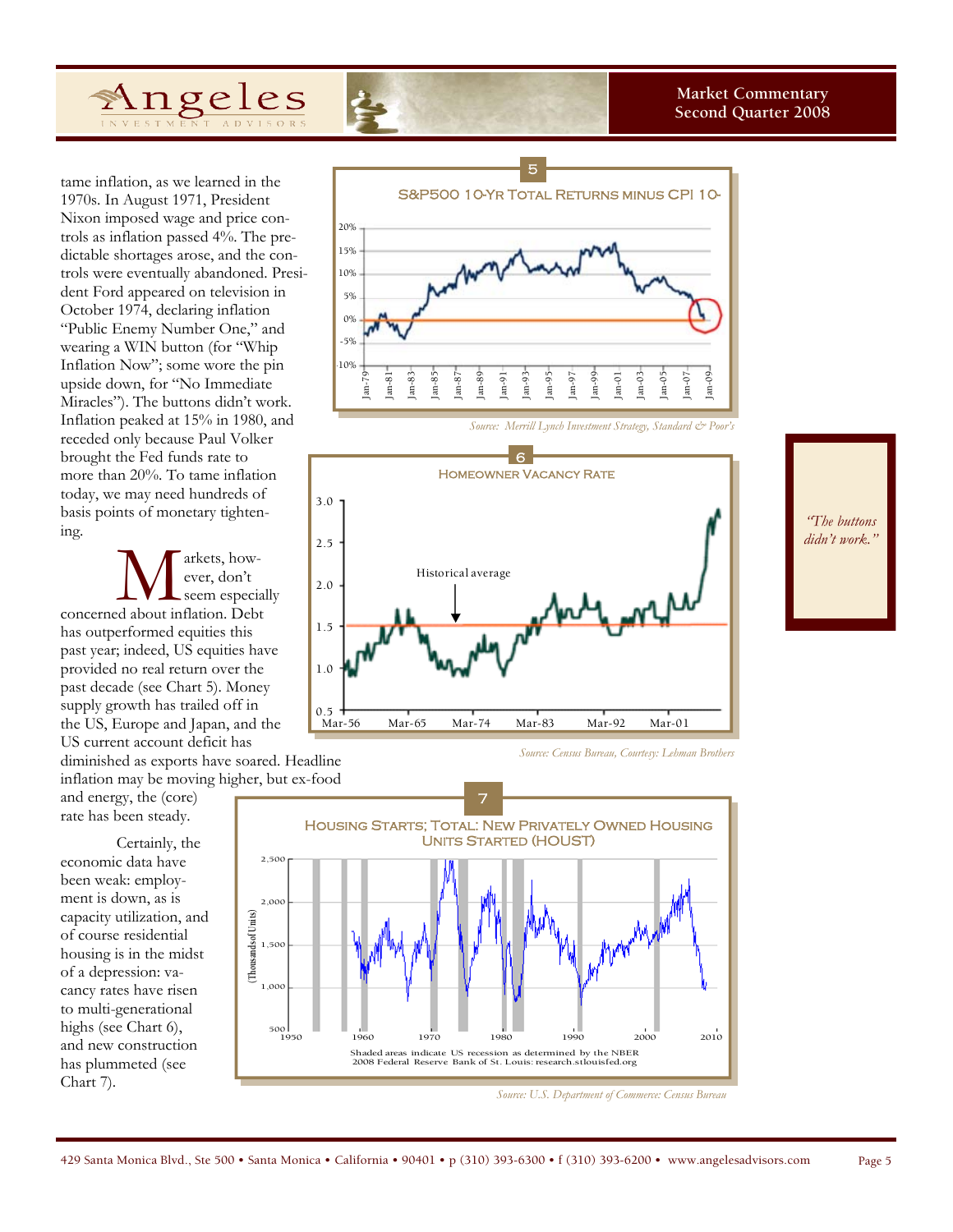



*Courtesy: IMF* 





*military hero." "...the second largest bank failure in history ."* 

*"Nathanael*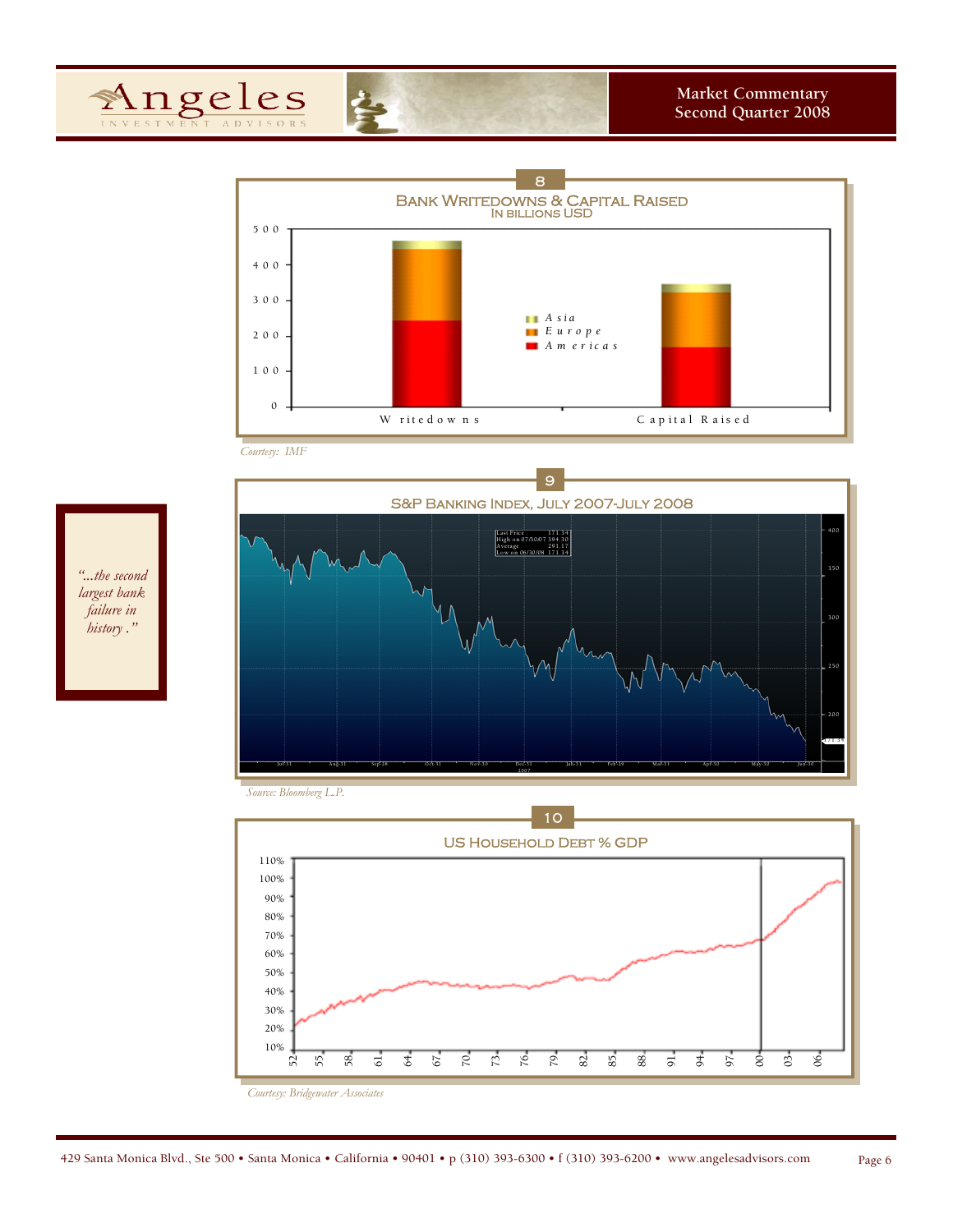

### The US Misery Index – 1948 to 2007  $M$ ISERY INDEX = UNEMPLOYMENT RATE  $+$  INFLATION RATE





*Source: Unemployment Rate figures obtained from the U.S. Department of Labor - <u>www.do</u> Inflation Rate figures obtained from Financial Trend Forecaster® - InflationData.com* 

Perhaps the biggest economic headwind (more like a gale force) is the continuing financial crisis, now a year old. The collapse in early July of Indymac Bank, with \$32 billion of assets, was the second largest bank failure in history (following Continental Illinois in 1984). Banks have written off nearly half a trillion dollars thus far, and experts expect another trillion or so of write-offs to come. Shareholders have been diluted as approximately \$350 billion of new capital has been raised (see Chart 8 on page 6). No wonder bank stocks are off 33% this year, and have lost about half their equity capitalization over the past twelve months (see Chart 9 on page 6).

The combination of weak employment data, the persistent (even accelerating) housing slump and the severe dislocations in the financial system has led to a decline in inflation expectations. In a normal economic cycle, this might be reasonable but, of course, this is not a normal economic cycle. Tight monetary policy did not cause the economic contraction; the unwinding of excessive debt (see Chart 10 on page 6) and leverage did. Strong economic growth in emerging economies puts upward pressure on commodity prices and wages at the same time as the credit crisis contracts the US economy. This may not be the stagflation of the 1970s, but the misery index (the sum of the unemployment rate and the inflation rate, a term coined by economist Arthur Okun, advisor to President Johnson), is moving higher (10.7% today—see above). The Fed is targeting low (or negative) real interest rates, attempting to stimulate the economy, and hoping that inflation remains contained. We hope they succeed.

429 Santa Monica Blvd., Ste 500 • Santa Monica • California • 90401 • p (310) 393-6300 • f (310) 393-6200 • www.angelesadvisors.com Page 7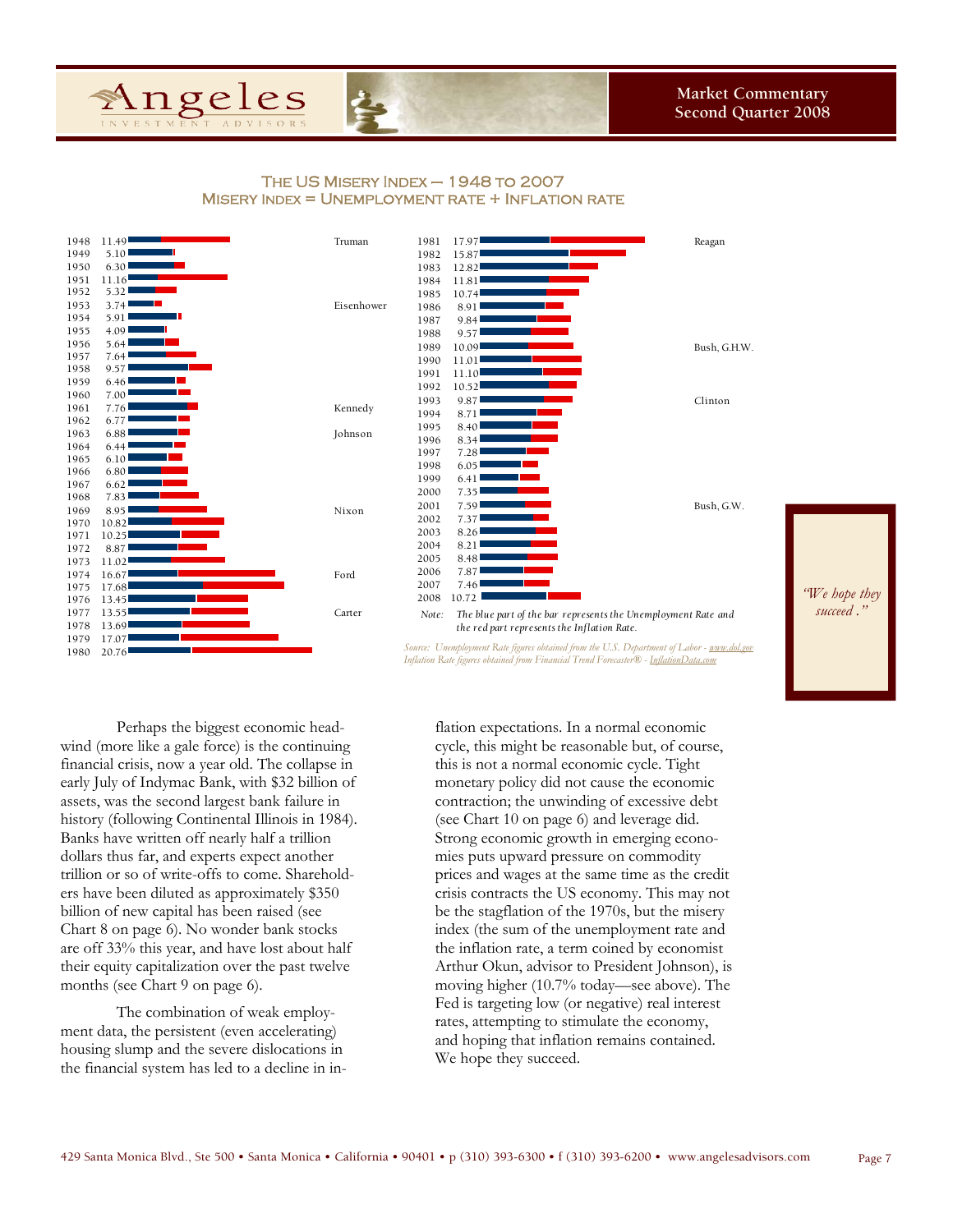Angeles

**Market Commentary Second Quarter 2008** 

C<br>
was the<br>
prize,<br>
the key objective was the prize, of British strategy during the Seven Years (French & Indian) War. Secretary of State William Pitt (the Elder) knew that the future of British North America lay in conquering Canada, and he ordered every available military



*"Nathanael* 

asset to be placed at the disposal of General James Wolfe, commander of the British army.

In June 1759, Wolfe, age 32 at the time, ordered the Royal Navy to sail up the St. Lawrence just east of Québec, notwithstanding the extremely treacherous waters of this river. The Royal Navy came through, and on 28 June 1759, captured the uninhabited Isle d'Orleans, just east of Québec (see Map). Three days later, the army took Pointe Lévy, less than a mile across the river from Québec. Wolfe split his army in thirds—at Pointe Lévy, Isle d'Orleans and on the north bank east of Beaufort. But he was stymied: east of Québec was heavily fortified and despite his command of the south bank, the St. Lawrence was impassable for the Royal Navy.

Montcalm waited, and by the end of July, Wolfe began to panic. Winter comes early in Canada, and the river had, at most, two months before ice would halt all travel. On 31 July, Wolfe attacked at Montmorency Falls, east of Beaufort. He ordered his troops at Pointe Lévy to join him, but a summer squall closed the St. Lawrence, preventing this reinforcement. Wolfe suffered tremendous losses, 443 casualties to just 60 by the French, and was forced to withdraw. It was one of Britain's worst defeats ever.



Throughout August, Wolfe pillaged the countryside hoping to starve the French, but by the first week of September the weather turned ugly. Wolfe knew he was running out of time. Without consulting his staff, on 12 September Wolfe ordered all his troops to embark with the Royal Navy to cross the St. Lawrence west of Québec. At 2 a.m. on the 13<sup>th</sup>, ships passed below the French garrison, yelling out (in French, *bien sûr!*) that they had come to resupply the city. They were allowed to pass.

By 8 a.m., all 4,600 troops had managed to climb up the 180-foot cliffs at Le Foulon and re-assembled on the Plains of Abraham, just west of the walled city. Montcalm was in Beaufort that evening, expecting another attack from the east, and was shocked to hear of the British landing, disbelieving it until he saw for himself.

Wolfe took an extraordinary risk and, remarkably, it paid off. But he still had an enormous problem: his troops were trapped on the plains. They had insufficient firepower to take the stone ramparts of Québec, and had no means of escape. There were an equal number of French troops in the city, and a similar number a few hours away from the west heading toward Québec. Wolfe would soon be